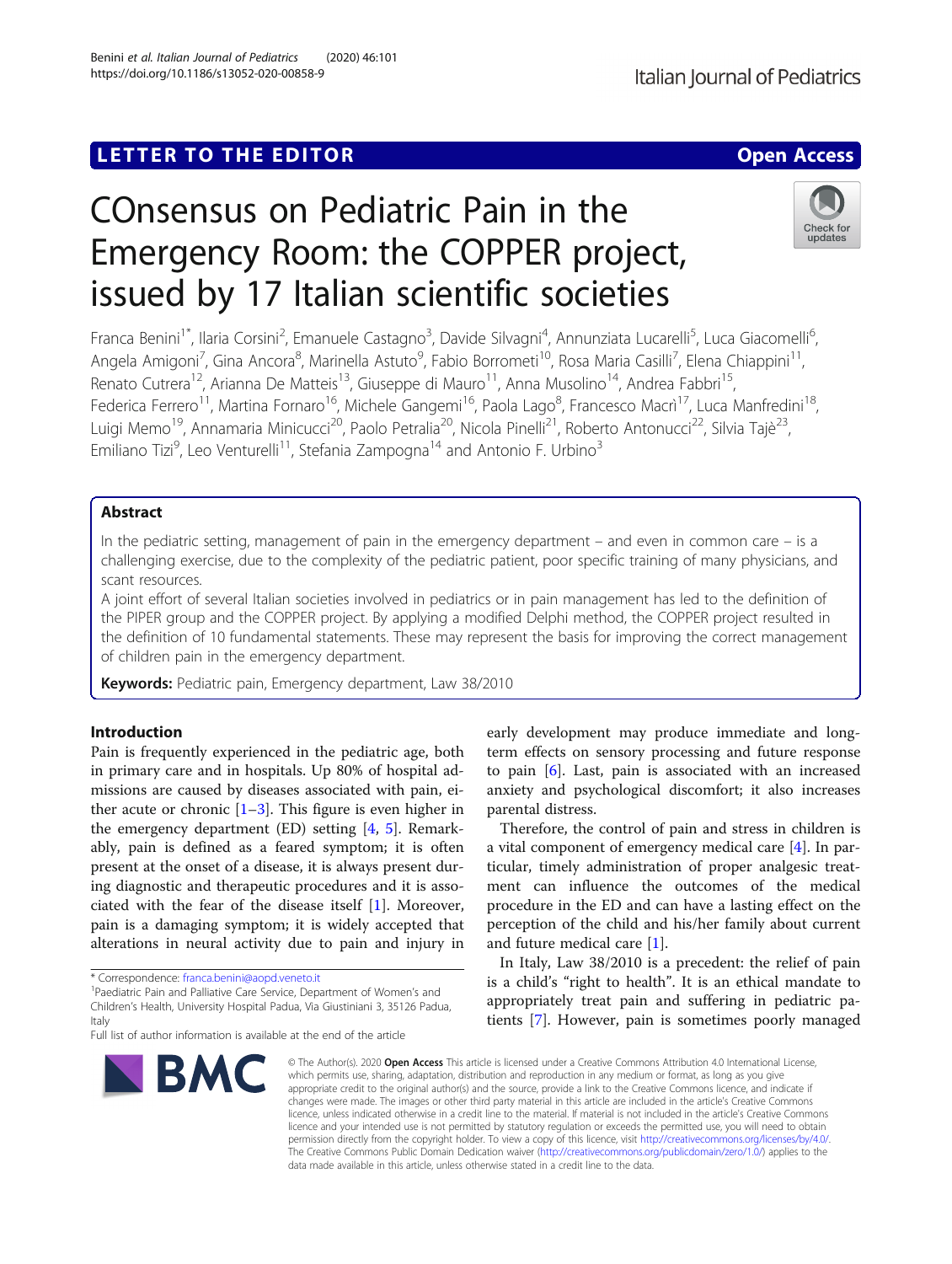in the ED  $[4, 8]$  $[4, 8]$  $[4, 8]$  $[4, 8]$  $[4, 8]$ . Barriers to the assessment and treatment of pain in children include a lack of knowledge regarding pain and its consequences on brain development, pain treatment, unfamiliarity with new products and techniques, fear of the adverse effects of the medication, personal values and beliefs, and lack of resources. Proper assessment of pain also has potential medical–legal implications.

Therefore, a joint effort of 17 Italian Scientific Societies (see acknowledgments) who are active in the field of pain management and pediatrics established the PIPER group (Pain in Paediatric Emergency Room), with the aim to reach a COnsensus on Paediatric Pain in the Emergency Room (COPPER). Here, we summarize the key findings of the COPPER project.

#### Methods

The COPPER project was independently established by the PIPER group in September 2018. A Study Group was established within the members of PIPER to review the literature and draft a consensus document and some statements regarding the management of pain in children admitted to the ED.

The PIPER group focused on five main fields: ethics and deontology, prevalence, pathogenesis, evaluation, measurement, and acute and procedural pain therapy. For each field, international and Italian national guidelines, metanalysis, systematic reviews, consensus documents and position papers published on PubMed, EMBASE and Cochrane Library in the last 10 years were reviewed; the Italian Health Department recommendations were also considered. The most relevant papers were selected for drafting the consensus document.

A total of 20 statements were prepared by the Study Group and evaluated by the Panel of Experts in December 2018. In this phase, the statements were improved, and the redundant parts were excluded or merged. The statement developed for the ethics, law and deontology field was considered to be a fundamental premise for the entire document and was excluded from the evaluation of consent since it related to well-defined national and international obligations.

In January 2019, a consensus meeting was held, and each statement was discussed, modified and evaluated collectively using a modified Delphi method, in line with similar efforts [\[9](#page-2-0)], which led to the approval of 11 statements. The approved statements were then corrected by the Study Group and reduced to 10: 1 on prevalence, 1 on pathogenesis, 2 on evaluation and measurement, 5 on therapy and 1 dedicated specifically to pain management in children with neurocognitive problems.

The 10 statements were then assessed by the Panel of Experts again using the modified Delphi method in April 2019. The definitive consensus document was submitted

to the members of each Scientific Society and Association and was finally approved in May 2019.

#### Results

The COPPER panel agreed that access to pain care is a fundamental human right. Preventing and appropriately treating pain is an ethical, deontological and legal obligation to which all health professionals are bound, and which is prescribed by Law 38/2010 of the Italian Republic, the Code of Ethics of Nurses and in the Medical Code of Ethics. The 10 statements are reported in Table 1.

#### Conclusions

In the pediatric setting, management of pain in the ED – and even in common care – is a challenging exercise, due to the complexity of the pediatric patient, poor specific training of many physicians, and scant resources

Table 1 Management of pediatric pain in the ED and beyond: the 10 statements of the COPPER project

1. Pain is a frequent, fearful and harmful symptom in newborns, children and adolescents in all clinical conditions; it undermines health and is a source of anxiety and worry.

2. All children perceive pain; the younger the child, the higher the level of his/her perception and the consequent damage.

3. Pain must always be assessed and measured in children. Pain measurement must be carried out by validated tools adapted to age and setting; the data reported must be recorded on a medical chart.

4. Pain measurement must be always carried out at the first contact with the patient during medical examination, before discharge from the ED, whenever a child seems to be in pain or complains about pain, whenever the caregivers report the child being in pain and also in order to assess the efficacy of the planned analgesic treatment.

5. Pain must be always promptly treated using both nonpharmacological and pharmacological procedures.

6. The presence of caregivers in close contact with children is the mainstay of pain management and must be assured. The analgesic treatment recommended must always be communicated and shared with the child and/or with the relatives and caregivers using appropriate and effective communication tools.

7. All analgesic drugs must be chosen considering the type and intensity of the pain; they must be appropriately prescribed according to age, weight and clinical situation. The route of administration must be as noninvasive as possible and must be the most effective. In the event of insufficiently controlled pain, a rescue dose must be established.

8. Procedural pain must be always predicted. Any unnecessary procedure must be avoided.

9. When discharging a child treated for pain, caregivers should receive correct information regarding the management of potential recurrence and the timing of the medical check-up with general pediatrician/ practitioner.

10. Pain in children with motor and/or cognitive impairment can be difficult to recognize. In these patients, pain must always be assessed and measured with specifically validated tools and must be treated according to an analgesic plan that considers the global situation of these patients, peculiarity of the causes of the pain and, if provided, of the current medication being taken.